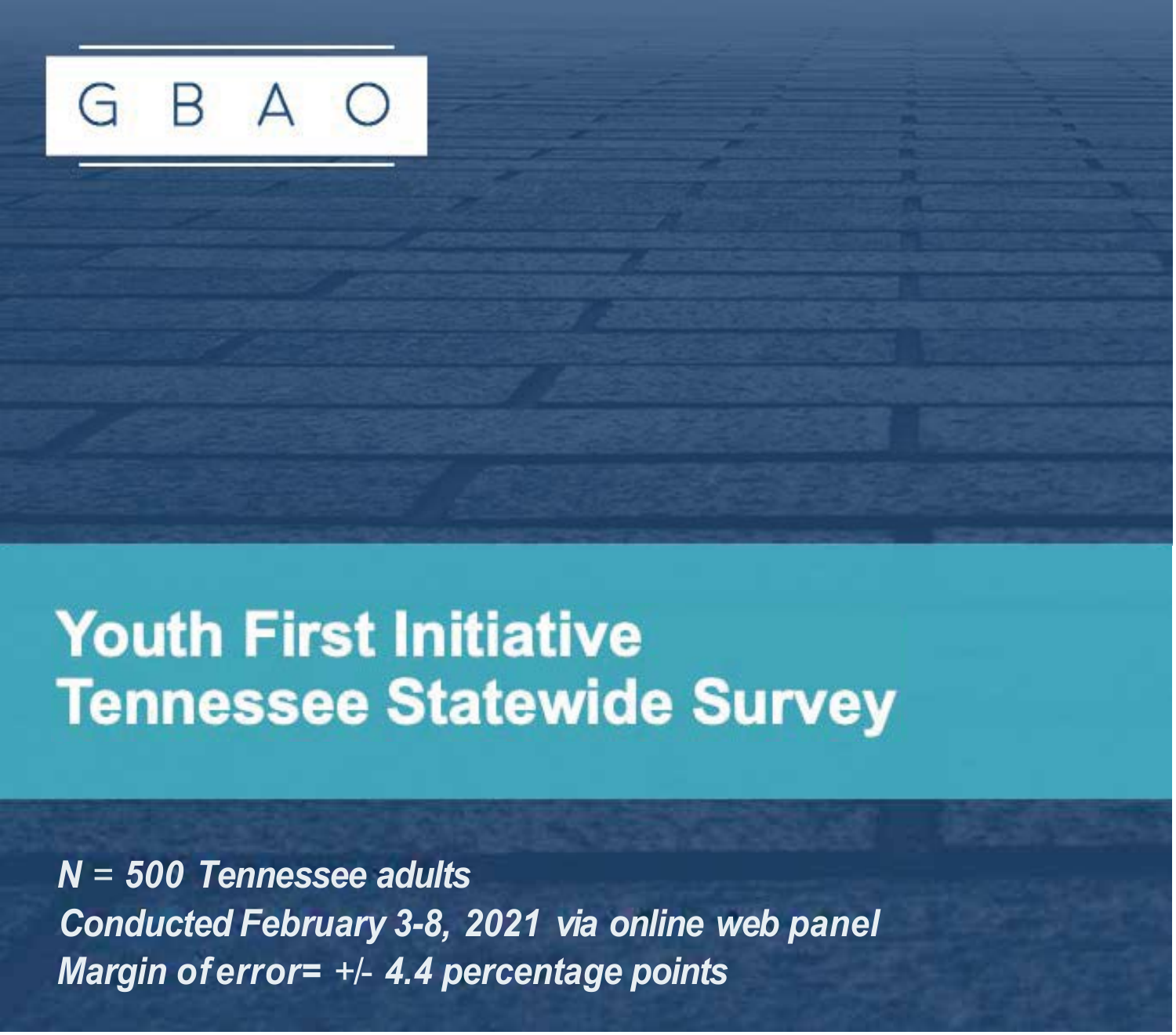

To: Interested Parties

From: GBAO

Date: March 10, 2021

# **Tennessee Poll Results On Youth Justice Reform**

After a year of the pandemic, protests, and political strife, America's divisions are clear, but a new survey reveals that reforming the youth justice system is an issue that brings Tennessee residents together across educational and ideological lines. The vast majority of Tennessee residents support a range of reforms to the youth justice system designed to fundamentally shift focus and resources to prevention and rehabilitation instead of punishment and incarceration.

The following are key findings from a recent survey of 500 adults in Tennessee conducted by GBAO on behalf of the Youth First Initiative.

# **Tennessee Residents Favor Prevention & Rehabilitation Over Punishment & Incarceration**

Tennessee residents overwhelmingly favor a youth justice system that focuses on prevention and rehabilitation (79 percent), with only 21 percent favoring a system focusing on punishment and incarceration. The support for prevention and rehabilitation is high regardless of education level with 82 percent of those with a college degree and 78 percent of those without one holding this view. Democrats, independents, and Republicans all prefer focusing on prevention and rehabilitation with majorities of each party backing this position (84 percent, 85 percent, 71 percent respectively).

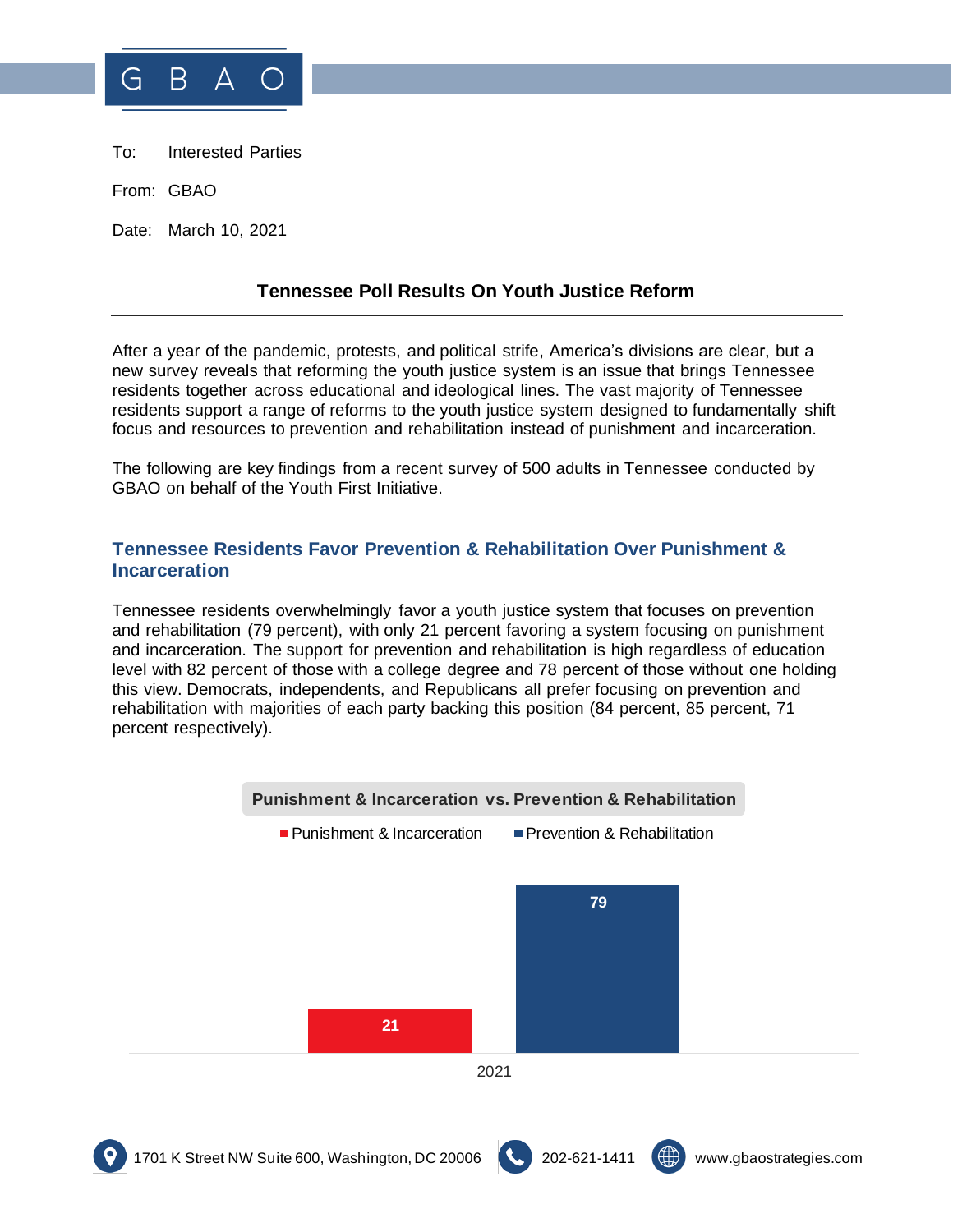# **Strong Support For Proposals To Reform Youth Justice System In Tennessee**

Tennessee residents broadly support a wide range of specific policy proposals aimed at reforming the country's youth justice system into one that focuses on rehabilitation instead of solely punitive incarceration policies. Top-testing proposals include involving a youth's family in the design of treatment and rehabilitation services and counseling, spending more money on social workers and mental health counselors, providing incentives for states and municipalities to invest in alternatives to youth incarceration in communities most impacted by youth prisons, and making incarceration not the default or automatic response.

| <b>Proposals</b>                                                                                                                                                                                                                                                                                                                                                       | <b>Total Favor</b><br>(%) |
|------------------------------------------------------------------------------------------------------------------------------------------------------------------------------------------------------------------------------------------------------------------------------------------------------------------------------------------------------------------------|---------------------------|
| Design treatment and rehabilitation plans that include a youth's family in<br>planning and services.                                                                                                                                                                                                                                                                   | 85                        |
| Increase spending on social workers and mental health counselors.                                                                                                                                                                                                                                                                                                      | 83                        |
| Increase spending on youth rehabilitation.                                                                                                                                                                                                                                                                                                                             | 82                        |
| Provide financial incentives for states and municipalities to invest in<br>alternatives to youth incarceration in the communities most affected by youth<br>prisons, such as intensive rehabilitation, education, job training, community<br>services, and programs that provide youth the opportunity to repair harm to<br>victims and communities.                   | 82                        |
| Change the system so that incarceration is not the automatic or default<br>response for youth in the justice system.                                                                                                                                                                                                                                                   | 78                        |
| Prohibit the practice of sending young people to facilities outside of their home<br>state and return all young people currently residing in out-of-state facilities<br>back to their home states and communities.                                                                                                                                                     | 77                        |
| Require states to address racial inequities in the juvenile justice system.                                                                                                                                                                                                                                                                                            | 74                        |
| Prohibit incarcerating youth for probation violations, such as missing<br>appointments or skipping school, and use less severe ways of holding them<br>accountable.                                                                                                                                                                                                    | 74                        |
| Increase funding to provide more public defenders who represent youth in<br>court.                                                                                                                                                                                                                                                                                     | 73                        |
| Require rigorous community supervision instead of incarceration for youth who<br>commit more serious offenses, unless they are an imminent risk to themselves<br>or others.                                                                                                                                                                                            | 71                        |
| End the use of solitary confinement in youth prisons. Solitary confinement is a<br>form of imprisonment in which a person is locked up for 23 hours or more each<br>day in a small, often windowless cell, isolated from any human contact except<br>limited contact with prison staff. It is often used as a form of punishment within<br>prison for rule violations. | 69                        |

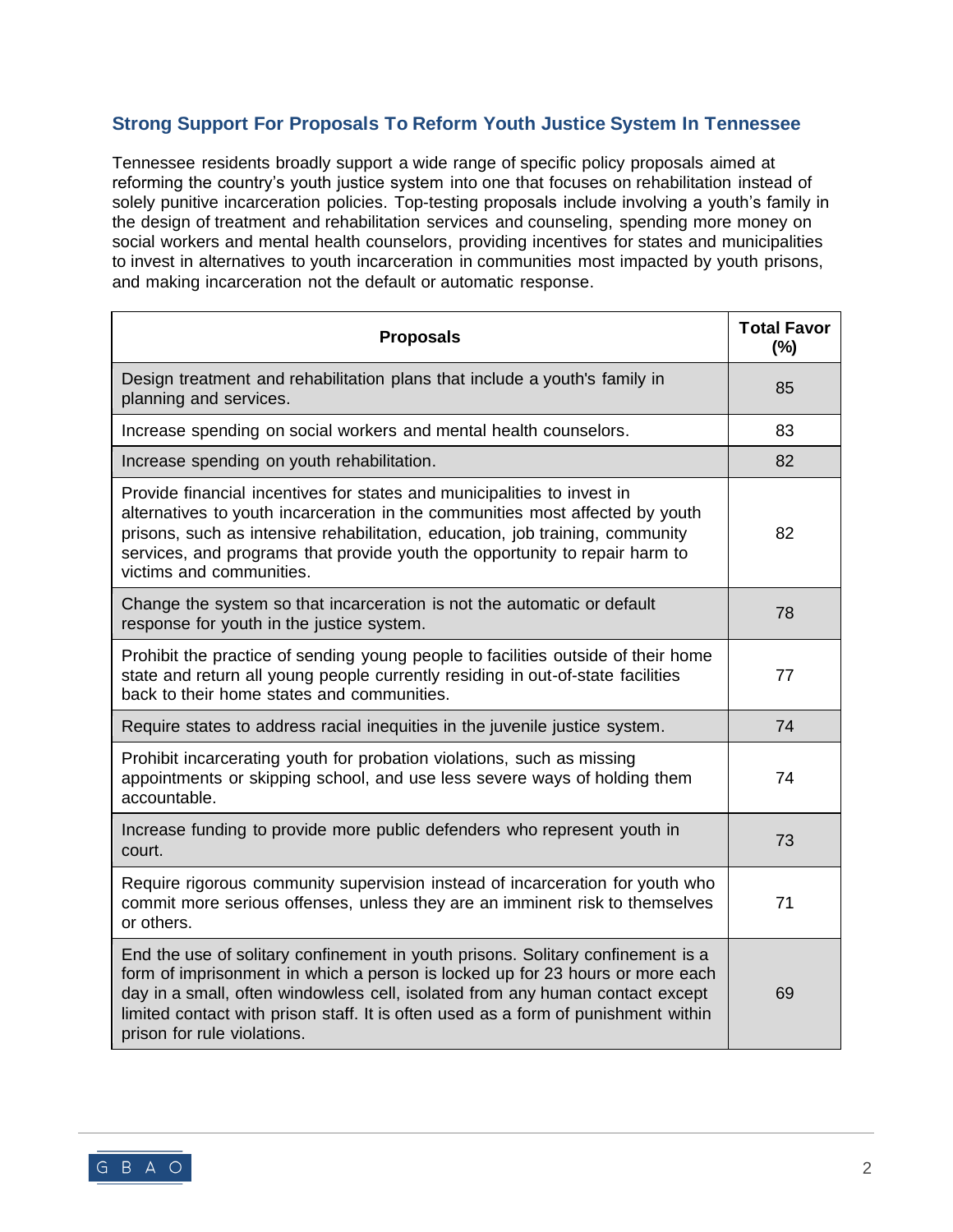All of the preceding reform proposals attract majority support across partisan and racial lines. These proposals also draw strong support regardless of education status with at least 3-in-5 Tennessee residents with and without a four-year college degree backing each one.

#### **Majority Support For Closing Youth Prisons**

The poll also finds that 56 percent of Tennessee residents favor closing youth prisons. When the proposal to close youth prisons includes language focusing specifically on "for-profit youth prisons and confinement centers," support reaches 73 percent.

After Tennessee residents learn more about the rationale for closing youth prisons, support grows even further—from 56 percent to 75 percent.



### **Tennessee Residents Favor Federal Incentives And Funding To Aid Youth Justice Reforms**

Tennessee residents overwhelmingly (79 percent) favor Congress providing financial incentives to state and local governments that shift investments away from incarcerating youth and toward community services for youth. Tennessee residents also overwhelmingly (80 percent) favor Congress providing funding for workers who lose their jobs due to youth prison closures to help them find work and help shift local economies away from reliance on youth prisons.

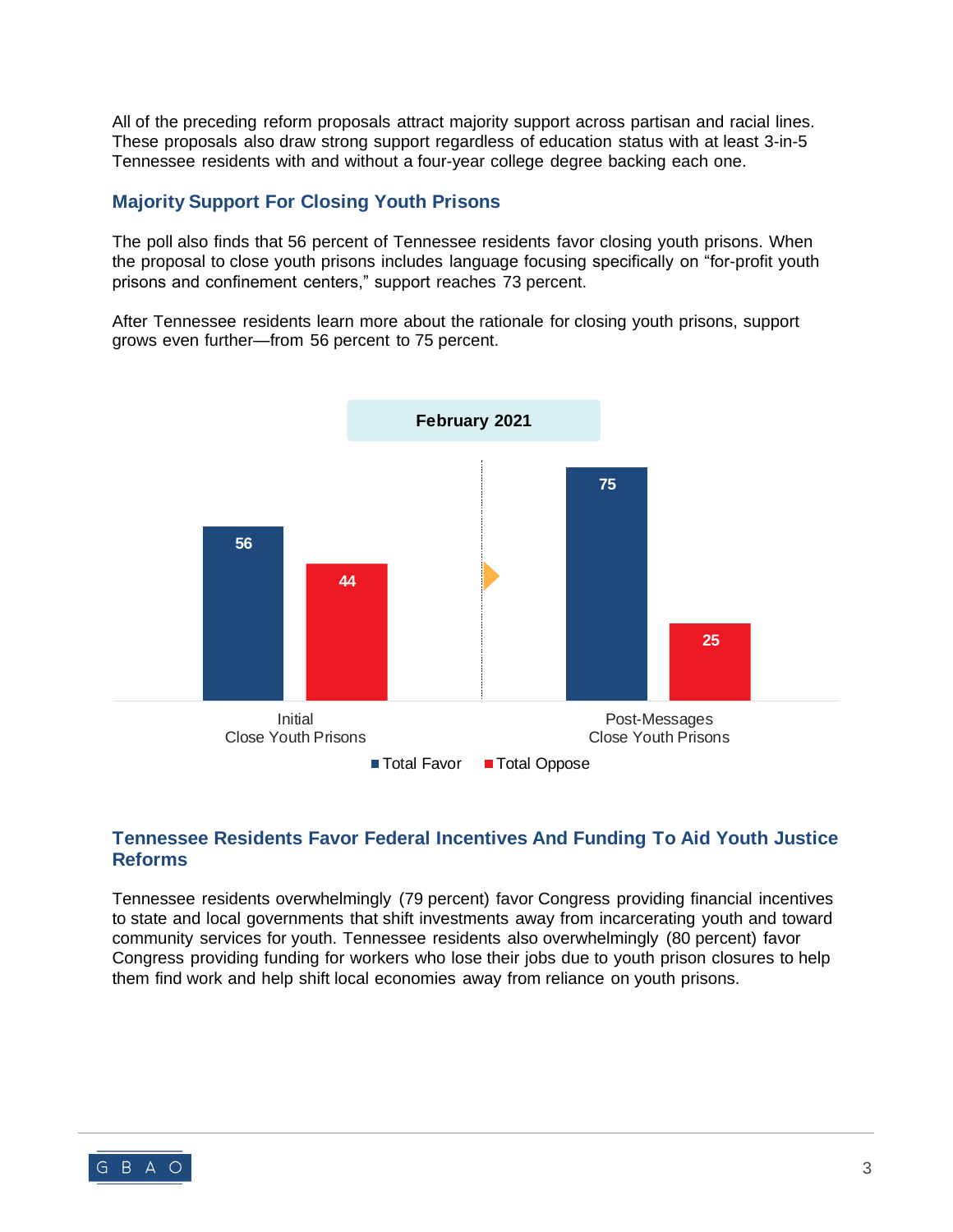#### *Do you favor or oppose the U.S. Congress providing financial incentives to states and localities that shift investments away from youth incarceration and toward community services for youth? Darker shade = Stronger intensity*



*Do you favor or oppose Congress providing funding to states to help workers who lose their jobs because of youth prison closures to get new jobs and help shift local economies away from reliance on youth prisons?* 



Both of these policies enjoy broad support—with at least 7-in-10 Democrats, independents, and Republicans backing them. These policies have the backing of at least 3-in-4 of those from law enforcement households and 8-in-10 of those from non-law enforcement households.

# **Majority Support Releasing Youth In Order To Slow COVID-19 Spread In Youth Prisons**

Most Tennessee residents (67 percent) support early release for youths deemed not a threat to public safety to help stop the spread of COVID-19 in youth prisons. Releasing youths early also enjoys broad support across partisan lines with a majority of Democrats (78 percent), independents (70 percent), and Republicans (57 percent) backing this position. Tennessee residents under 50 (70 percent) are particularly supportive.

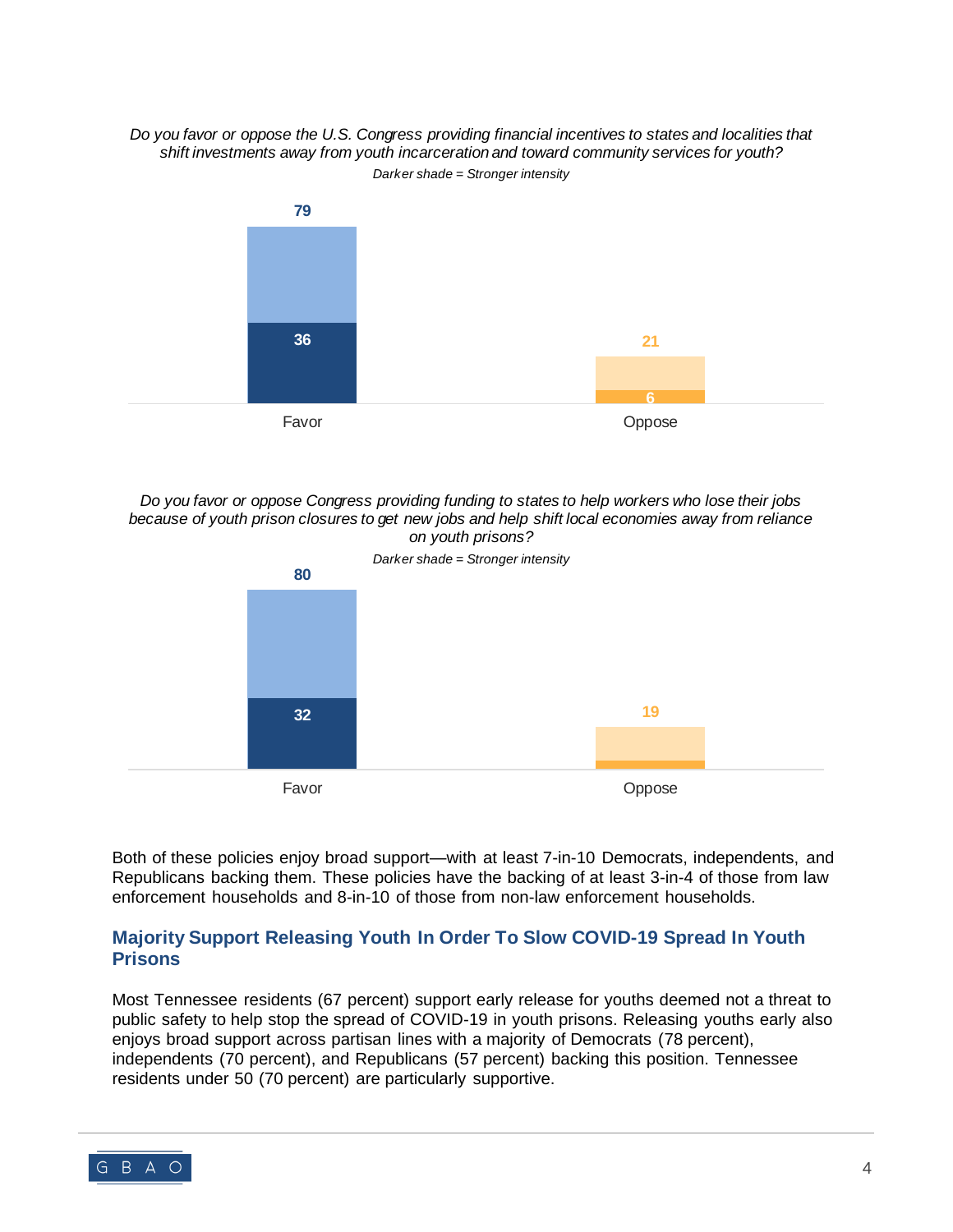*In order to reduce the spread of coronavirus in youth prisons, do you favor or oppose the early release of youth in prisons who are not considered to be a serious threat to public safety? Darker shade = Stronger intensity*



# **Tennessee Residents Overwhelmingly Believe In Rehabilitation, Counseling, And Giving Youth A Chance To Better Themselves**

The support for youth criminal justice reform evident across partisan, racial, and educational lines is rooted in the fundamental belief that rehabilitation programs work best, youth should have the opportunity to better themselves, and rehabilitation programs will save taxpayer dollars in the long run. Both law enforcement households (76 percent) and non-law enforcement households (85 percent) believe that rehabilitation is superior to incarceration.

| Which statement comes closer to your view?                                                                                                                                      |                                                                                                                                                             |
|---------------------------------------------------------------------------------------------------------------------------------------------------------------------------------|-------------------------------------------------------------------------------------------------------------------------------------------------------------|
| When it comes to youth who are in the<br>juvenile justice system, the best thing<br>for society is to rehabilitate them so<br>they can become productive members<br>of society. | When it comes to youth who are in the<br>juvenile justice system, the best thing<br>for society is to incarcerate them to<br>take them off of the streets.  |
| 83                                                                                                                                                                              | 16                                                                                                                                                          |
| The youth justice system should<br>provide youth with more opportunity to<br>better themselves.                                                                                 | The youth justice system should focus<br>on punishing youth who have<br>committed delinquent acts.                                                          |
| 77                                                                                                                                                                              | 23                                                                                                                                                          |
| Most youth who are in the juvenile<br>justice system are capable of positive<br>growth, and they have the potential to<br>change for the better.                                | Most youth who are in the juvenile<br>justice system are unlikely to change<br>for the better, and they will likely<br>continue a life of illegal behavior. |
| 74                                                                                                                                                                              | 26                                                                                                                                                          |